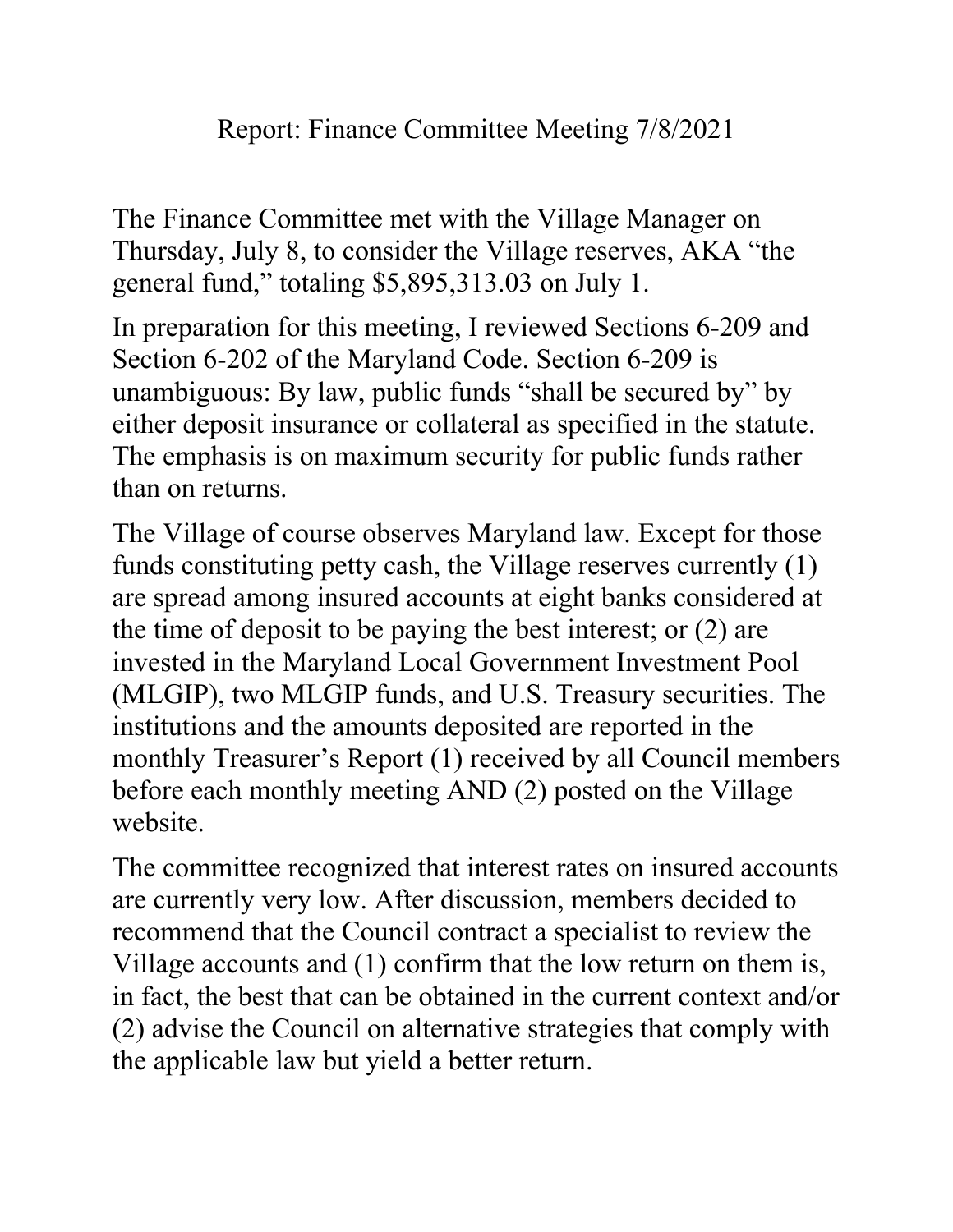I sensed great faith placed in an expert with presumed superior qualifications. I want to remind the Council that the \$5 M plus in reserves began to accumulate 20-plus years ago with the hire of Bob Shapiro. He is the person who spotted opportunities and cut costs. Let's not forget that.

The committee then considered three questions raised by Mr. Prem Garg in March. At the time, we had lost our treasurer and no longer had a Finance Committee. Mayor White asked Mr. Garg to wait until we had both. Mr. Garg's questions were paraphrased by Bruce Pirnie who raised them just before the meeting. The Committee addressed the questions to the Village Manager.

1. How large should the general fund be to prepare the Village for sudden, unexpected expenses?

The Village Manager referred to a comprehensive Village infrastructure study, produced in 2002, which estimated \$1.4 million to complete needed improvements over a period of at least 7 years. The Village completed everything on the list, including several additional items not noted in the original study. This amount could be used as a baseline for estimating future needs. In addition, there is a general guideline for municipalities to keep an amount in reserves equivalent to one year's budget.

2. If that amount is less than the current balance, how should the surplus be apportioned? (This decision need not imply near